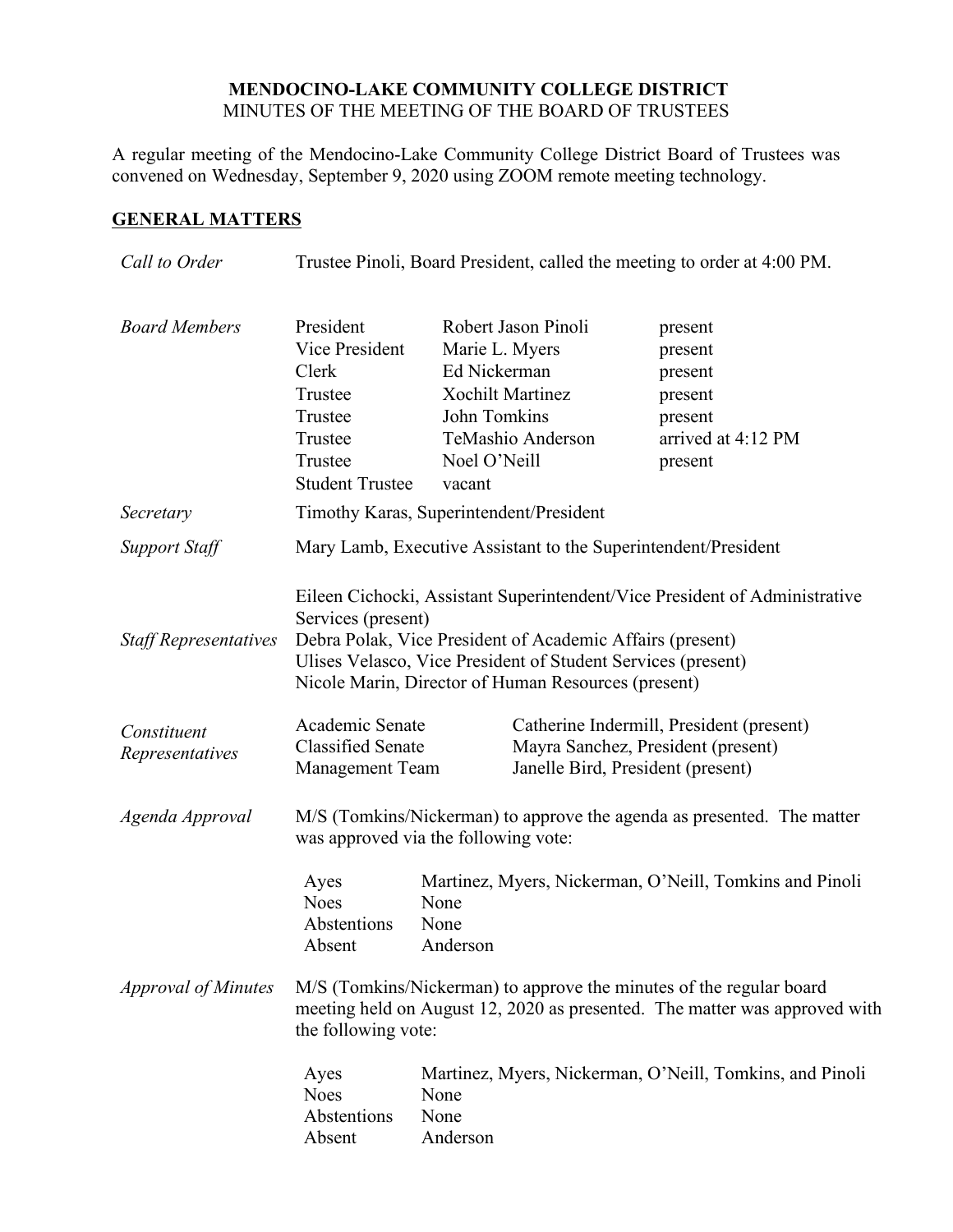*Public Comments on Closed Session Items* • There were no comments from the public at this time.

### **CLOSED SESSION**

The Board adjourned to Closed Session at 4:04 PM with Board President Pinoli stating items 2.2, and 2.3 would be discussed in closed session.

#### **OPEN SESSION**

*Report of Action Taken in Closed Session* The Board returned to open session at 4:31 PM with Board President Pinoli reporting the following action taken in closed session: On Item #2.2, the Board voted unanimously 7-0 to reject Mr. Tripp's claim and directed Administration to issue a Notice of Claim Rejection to Mr. Tripp. There was no action taken on Item 2.3.

*Public Comments* • There were no comments from the public.

## **PRESIDENT AND ADMINISTRATION REPORT**

A written report was presented by Superintendent/President Karas who added the following information:

S/P Karas highlighted the following areas from the report:

Late January of 2020 we were lucky enough to receive a \$1,000,000 grant from the state to use for our construction program. We have since recruited and hired a full time faculty coordinator for this program who is currently working at getting the program up and running. He is also meeting with community members and the different K-12 schools in our district. In addition, there will be a new noncredit certificate coming forward as part of this program. Coordinator Woodhouse is also working to develop a list of any equipment needs as well as reviewing possible facilities for the program. Since our woodworking program has slowed considerably during the current pandemic, he is also utilizing the expertise of staff from that program to help move the construction program forward.

### **CONSENT AGENDA**

M/S (Nickerman/Myers) Board of Trustees does hereby approve the Consent Agenda as presented. The consent agenda was approved with the following vote:

| Ayes             | Anderson, Martinez, Myers, Nickerman, Tomkins, O'Neill, |
|------------------|---------------------------------------------------------|
|                  | and Pinoli                                              |
| Noes             | None                                                    |
| Abstentions None |                                                         |
| Absent           | None                                                    |

Items with an asterisk \* were approved by one motion as the Consent Agenda.

### **Personnel**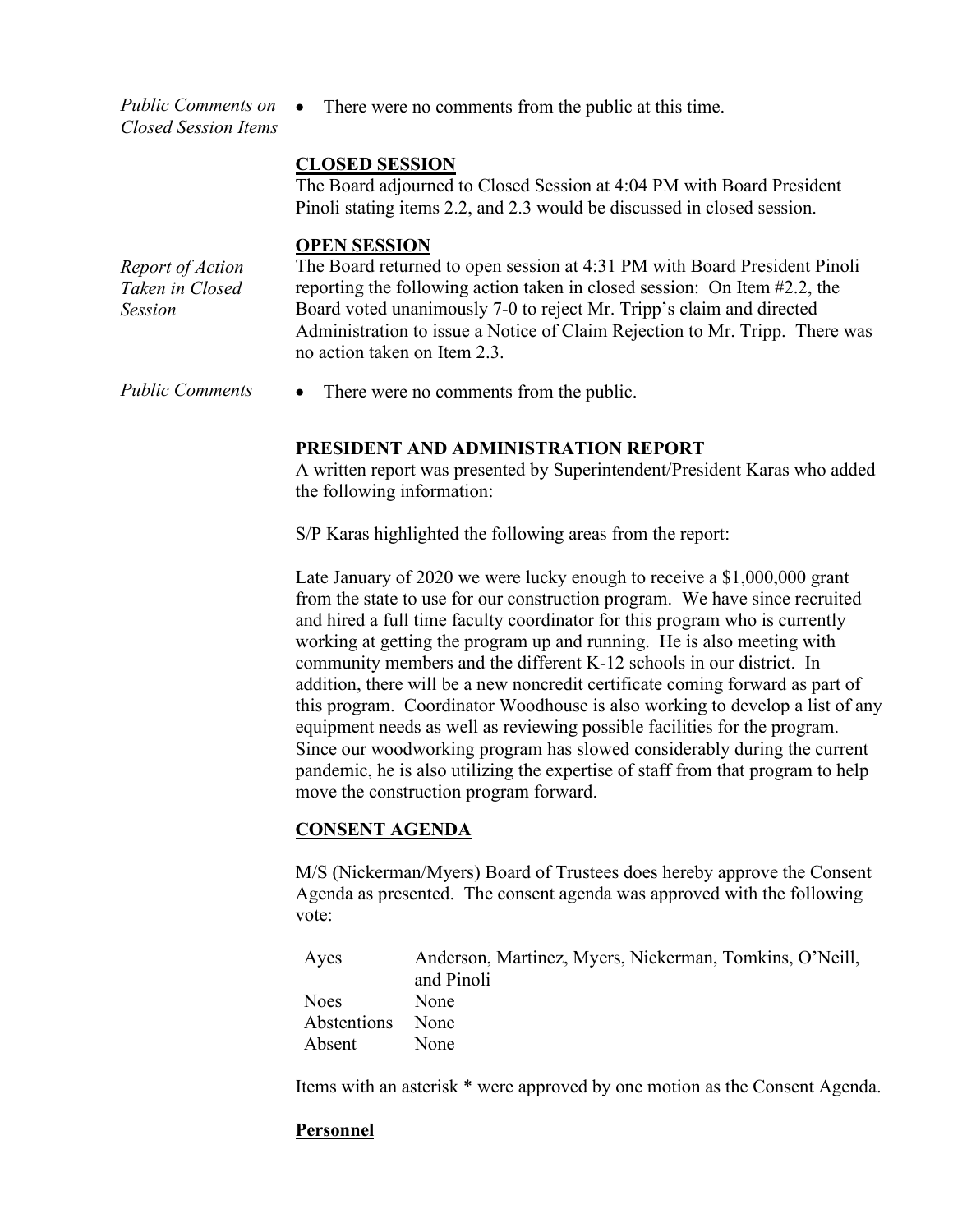*Consideration to approve the personnel list – Short-Term Non Continuing (STNC) Employees*

\*RESOLVED, That the Mendocino-Lake Community College District Board of Trustees does hereby ratify the employment of the short-term noncontinuing (STNC) employees as submitted and presented at the meeting pending receipt of all necessary employment eligibility requirements.

*Consideration to approve the personnel list – Part-Time Faculty*

*Consideration to approve the list of Volunteers*

*Consideration to Approve Classified Administrator Contract*

*Disabled Student Programs and Services*

\*RESOLVED, That the Mendocino-Lake Community College District Board of Trustees does hereby approve the list of part-time faculty as submitted and presented at the meeting pending receipt of all necessary employment eligibility requirements.

\*RESOLVED, That the Mendocino-Lake Community College District Board of Trustees does hereby approve the list of volunteers as presented.

\*RESOLVED, That the Mendocino-Lake Community College District Board of Trustees hereby approves the Classified Administrator contract for Euline Olinger, Program Manager – ML ACE as presented.

A presentation on the Disabled Student Programs and Services was presented by Nicholas Wright, Coordinator/Counselor for the Disability Resource Center.

Overall headcount reflects a 30% increase between 2015-16 to 2019-20 from 285 to 371 students. This increase began in the 2017-18 year which is also the timeframe of when a program coordinator was again in place. Once the new program coordinator was in place, we began leveraging more resources available in our community such as Redwood Coast Regional Center. The Department of Rehabilitation also refers students to our programs as well as the referrals we receive from many other organizations in our community.

The annual headcount in the program typically has less students in the fall semester than in the spring. The spring 2020 semester does reflect a lower number than the fall which we feel is likely due to our transition to online learning.

There are many categories of disability for which students schedule appointments for services. Mental health appointments lead in the number of appointments made followed by learning disabilities. There were a total of 1,048 appointments made for students with disabilities during the 2019-20 school year. This number is up from 930 appointments made in the 2018-19 year.

Funding is coordinated with the weighted student count but is also determined by how much the college invests in supporting the program.

The semester to semester retention rate in the program is currently at an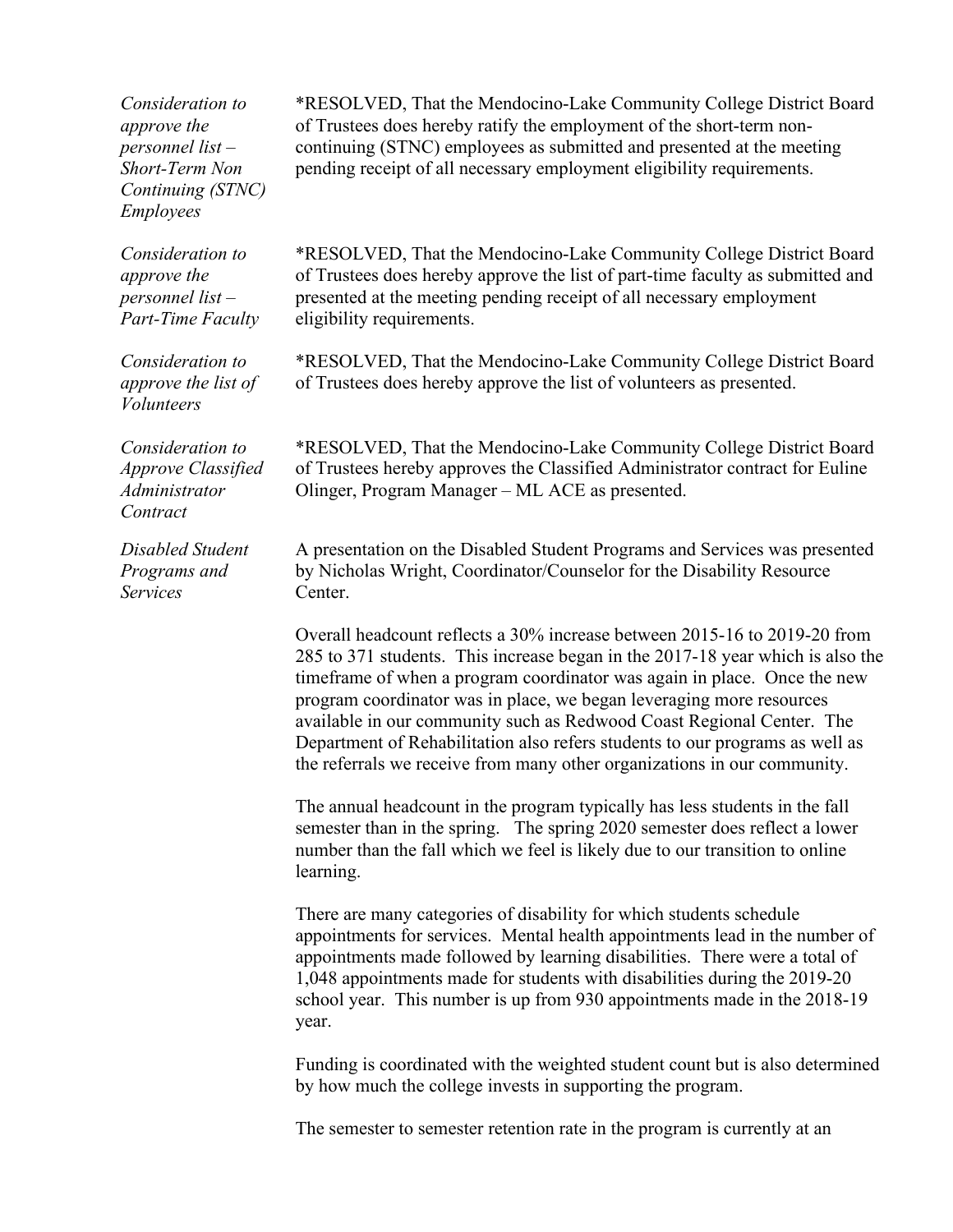average of 83%. Coordinator/Counselor Wright shared that there is a collaboration across the campus from instructional faculty through the administration which reflects the support these students receive.

Historical success rates have hovered consistently between 62% - 71%.

Highlights from the spring 2020 semester show 57% of the students in the program are female. Ethnicity of the students reflects predominately white students (60.4%) followed by Hispanic students (25.74%), Native American students (6.93%), Asian students (2.97%) and African American students (1.98%). The program saw 20 graduates with 23 associate degrees and 11 certificates awarded in 2020.

Many students in the program achieve certificates plus many are pursuing associate degrees. The program also offers many non-credit classes including those in personal care such as cooking, etc. The top majors in the program tend to be those in helping professions such as child development or human services.

Trustees asked the following questions regarding the presentation:

Trustee Martinez stated she didn't realize we were engaging with so many different areas of the community but asked why we are seeing few representatives from the various ethnicities. Coordinator/Counselor Wright stated one theory is it may be related to a cultural stigma. We try to work with all agencies in our area especially those entities supporting various ethnicities. Getting people of color through the door is our real challenge. Various agencies in our community also contribute toward funding for the program as well as providing assistance for those students who need specialized services in order to attend classes.

Trustee Anderson said he was happy to see the various partnerships involved as well as the retention rates and the percentages for each of the degrees and/or certificates. He was also interested in the number of Native American students participating in the program especially in regard to how much of the overall funding those students receive.

Trustee Myers added it was a wonderful presentation and is an excellent program.

Trustee Nickerman stated he is impressed with everything the program has done and continues to do.

Trustee O'Neal noted the largest population reflects those with behavioral health issues. What kind of support do they receive if their issues are currently under control but resurface if the student is under stress?

Coordinator/Counselor Wright informed the board a more in-depth interview would take place which would ask specific questions regarding their specific issues and how they could be addressed should they arise.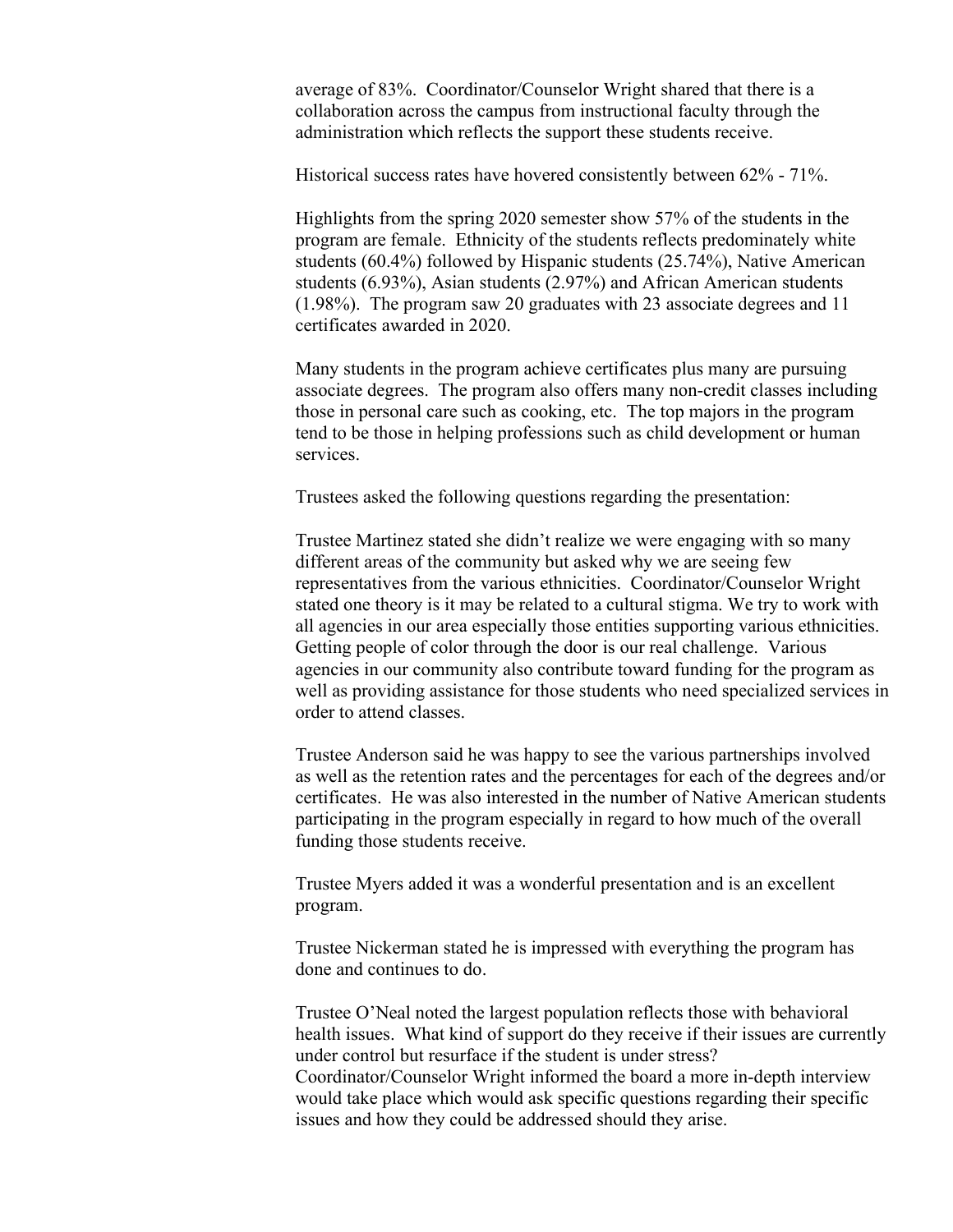Trustee Tomkins asked about the ID (Intellectual Disability) category. What is it and how does it work? Coordinator/Counselor Wright informed the board this category used to be referred to as mentally retarded. The criteria for this category is someone who has an IQ of less than 70 and are limited in 2 of the 3 adaptive behaviors which include caring for one's self, remembering to take meds, etc. The challenge for these students begins at birth and will most likely be a lifelong need. They are definitely enrolled as college students but participate in basic skills courses. Such courses may include helping students to write their name but may also be focused on the skills needed to live in the community or engage in a working environment. We receive a certain level of funding for these students.

Trustee Pinoli thanked Coordinator/Counselor Wright for the presentation and very much appreciates the passion he brings to his work.

#### **INFORMATIONAL REPORTS**

| Mendocino College<br>Foundation, Inc.                                                                    | A written informational report was submitted by Katie Fairbairn, Executive<br>Director of the Mendocino College Foundation who stated she had nothing<br>additional to add. |
|----------------------------------------------------------------------------------------------------------|-----------------------------------------------------------------------------------------------------------------------------------------------------------------------------|
| <i>Friends of the</i><br>Mendocino College<br>Coastal Field<br>Station and Natural<br>Sciences affiliate | A written informational report was submitted by Dr. Steve Cardimona,<br>Professor of Earth Science.                                                                         |

*Constituents Group Reports*

#### *Academic Senate*

A written report was submitted by Academic Senate President Indermill. She highlighted the upcoming faculty lecture which will feature Phil Warf, Professor of Political Science presenting on Voter Suppression and Gerrymandering. This lecture will take place on October  $6<sup>th</sup>$  with more information to come the next few weeks. This will be the first of a series of faculty lectures which will cover various topics throughout the year.

### *Classified Senate*

A written report was submitted by Classified Senate President Mayra Sanchez who stated she had nothing to add at this time.

#### *Management Team*

A written report was submitted by Management Team President Janelle Bird who stated she had nothing to add.

### **TRUSTEE COMMUNICATION**

*Trustee Reports* Trustees commented orally on their recent college-related activities.

Trustee Anderson thanked the staff for all their hard work and dedication to the community.